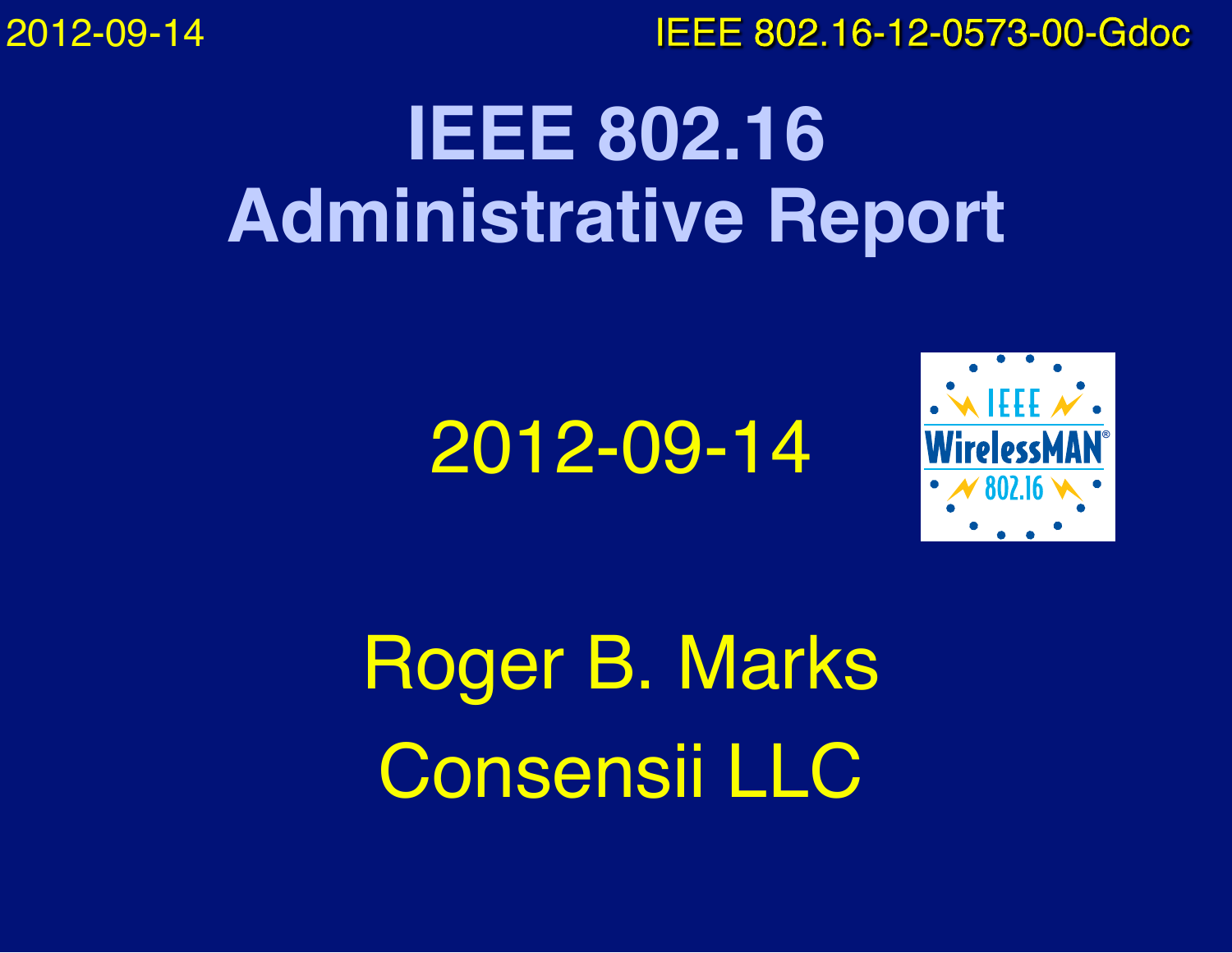# **Outline**

- Administrative Announcements
	- –See http://ieee802.org/16/legal.html
		- Disclosure of Affiliation
		- Ethics policy
		- Patents
		- Copyrights
- Working Group operation
- Working Group status
- **IEEE 802 News**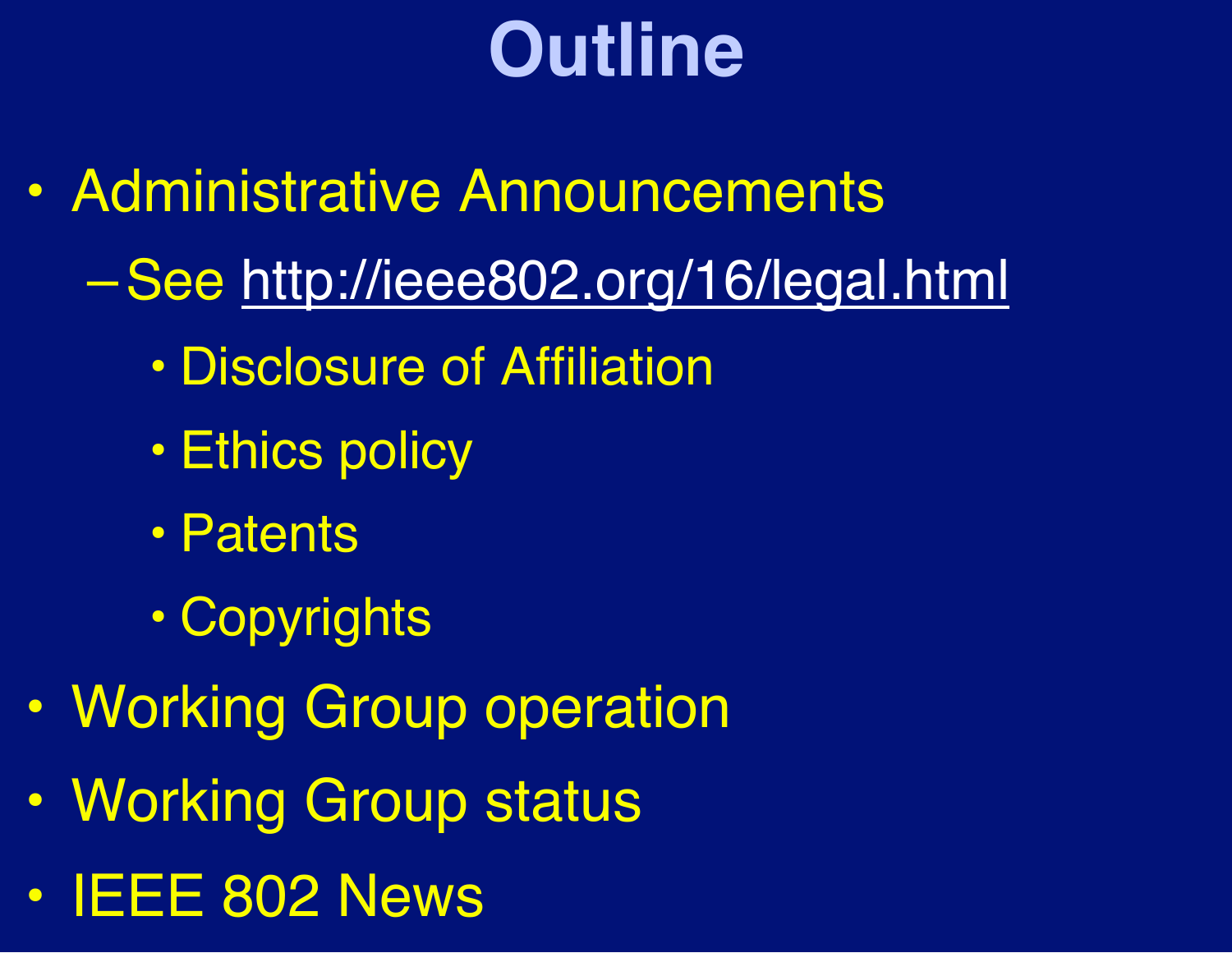### **Disclosure of Affiliation**

- See:
	- http://standards.ieee.org/faqs/affiliationFAQ.html
- Important note:
	- Attendance software requires an "Affiliation" field
	- This is the appropriate Affiliation field per IEEE-SA disclosure requirements and will be reported as such.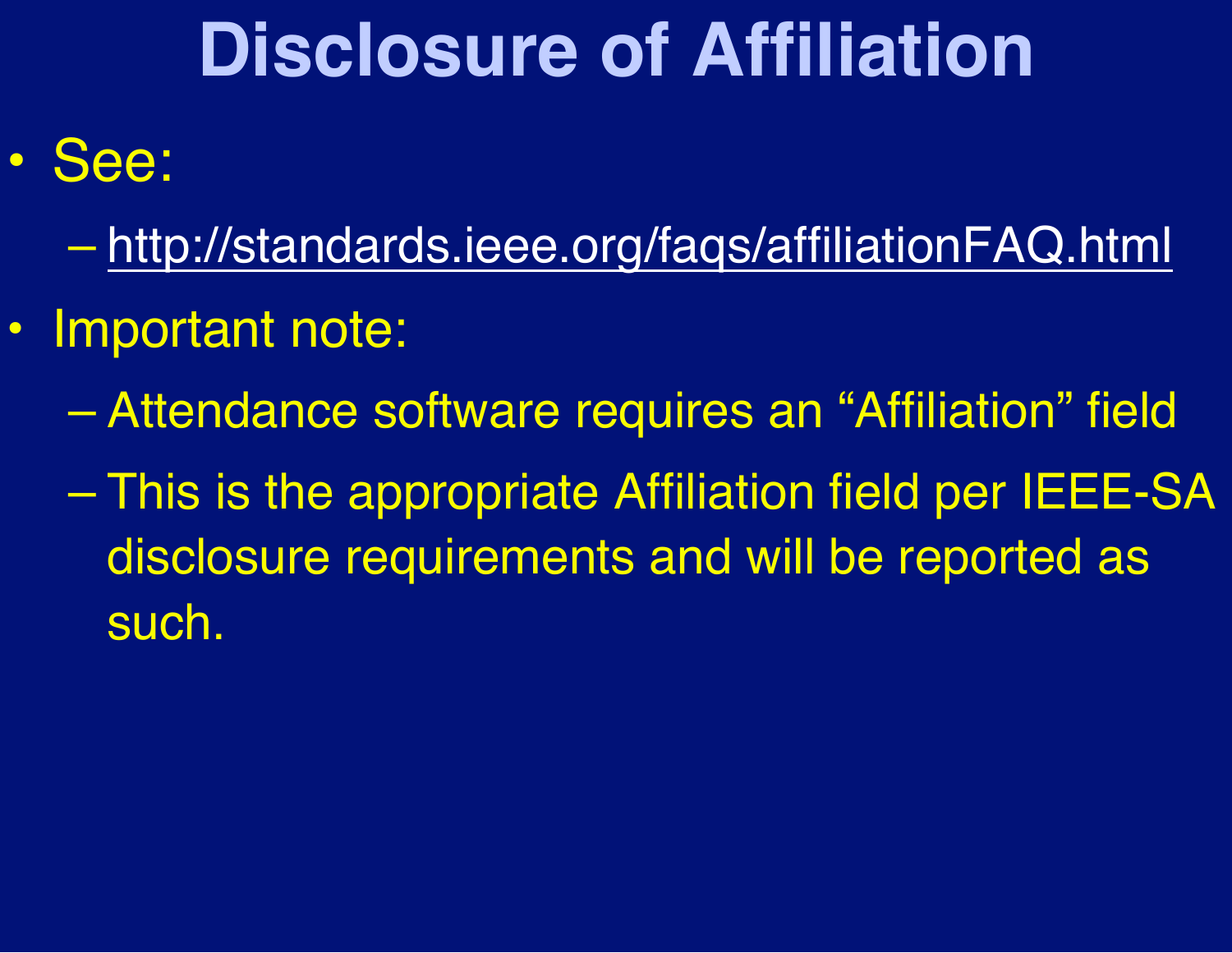# **Ethics policy**

#### See:

• http://ieee.org/about/ethics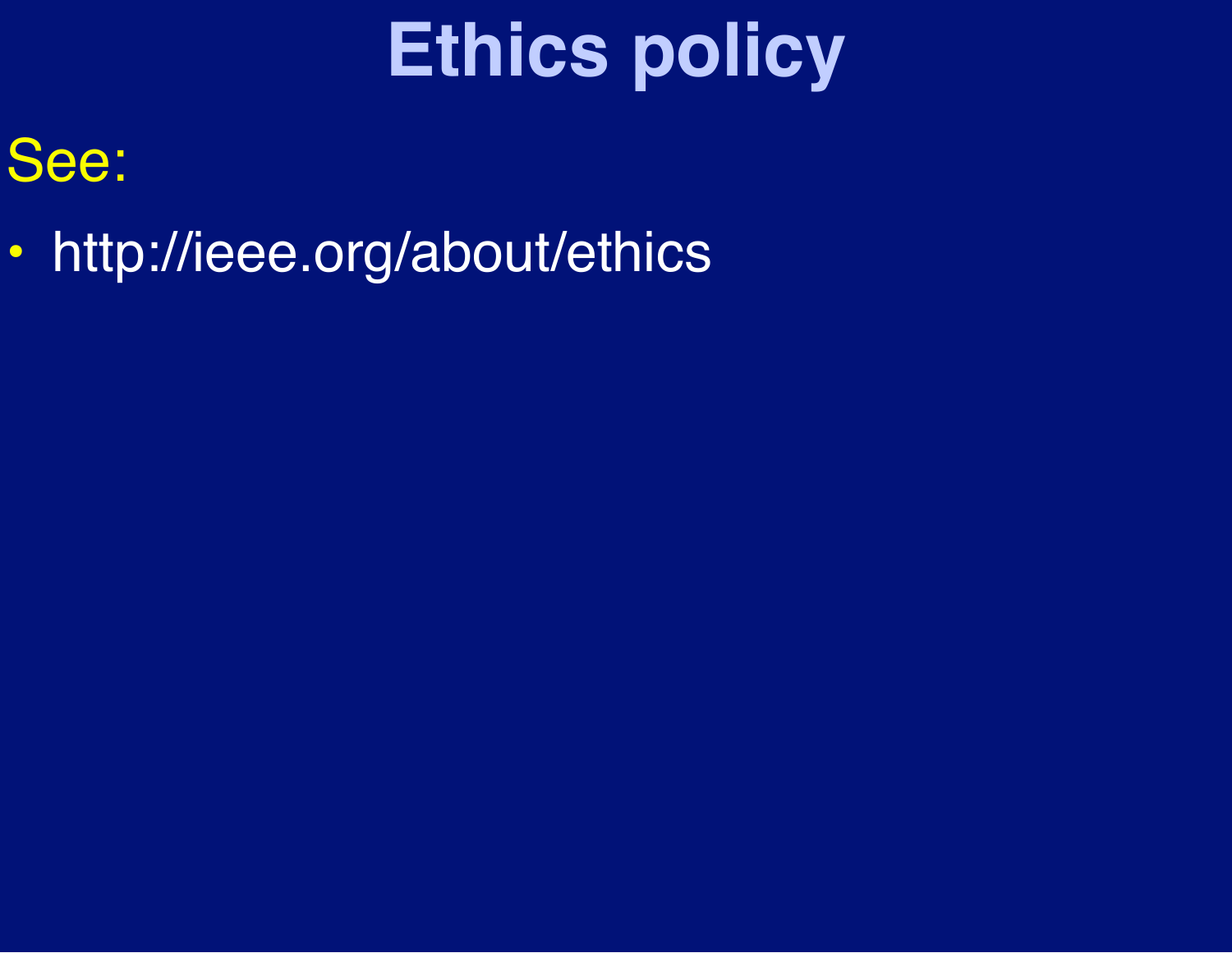#### **Patent Policy and Procedures**

#### IEEE-SA Policy materials:

http://standards.ieee.org/board/pat/pat-material.html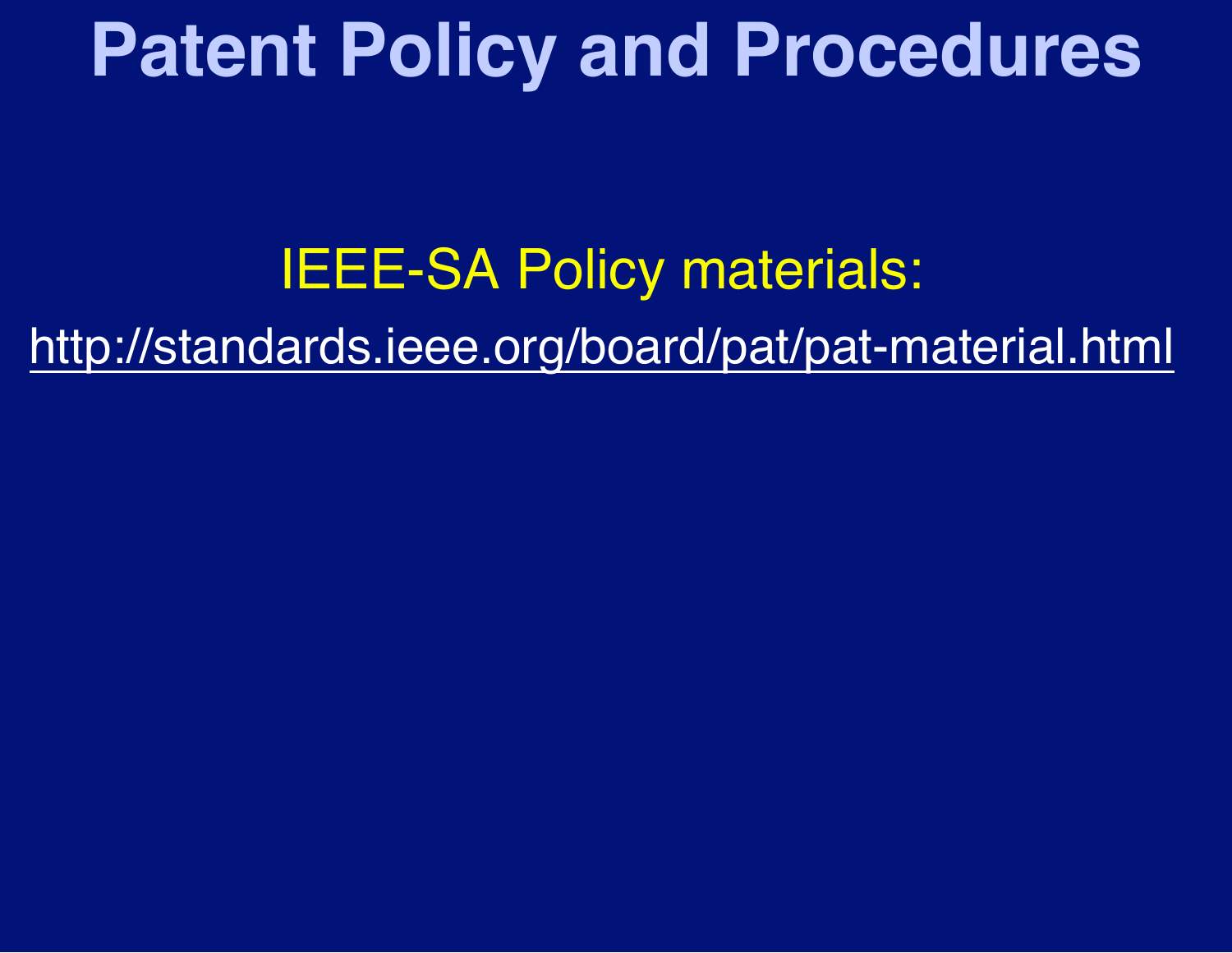### **Patent Policy Slides**

#### Slide set for presentation:

https://development.standards.ieee.org/myproject/ Public/mytools/mob/slideset.pdf

Patent Slides for Pre-PAR Meetings (Study Groups *without* assigned PARs) https://development.standards.ieee.org/myproject/ Public/mytools/mob/preparslides.pdf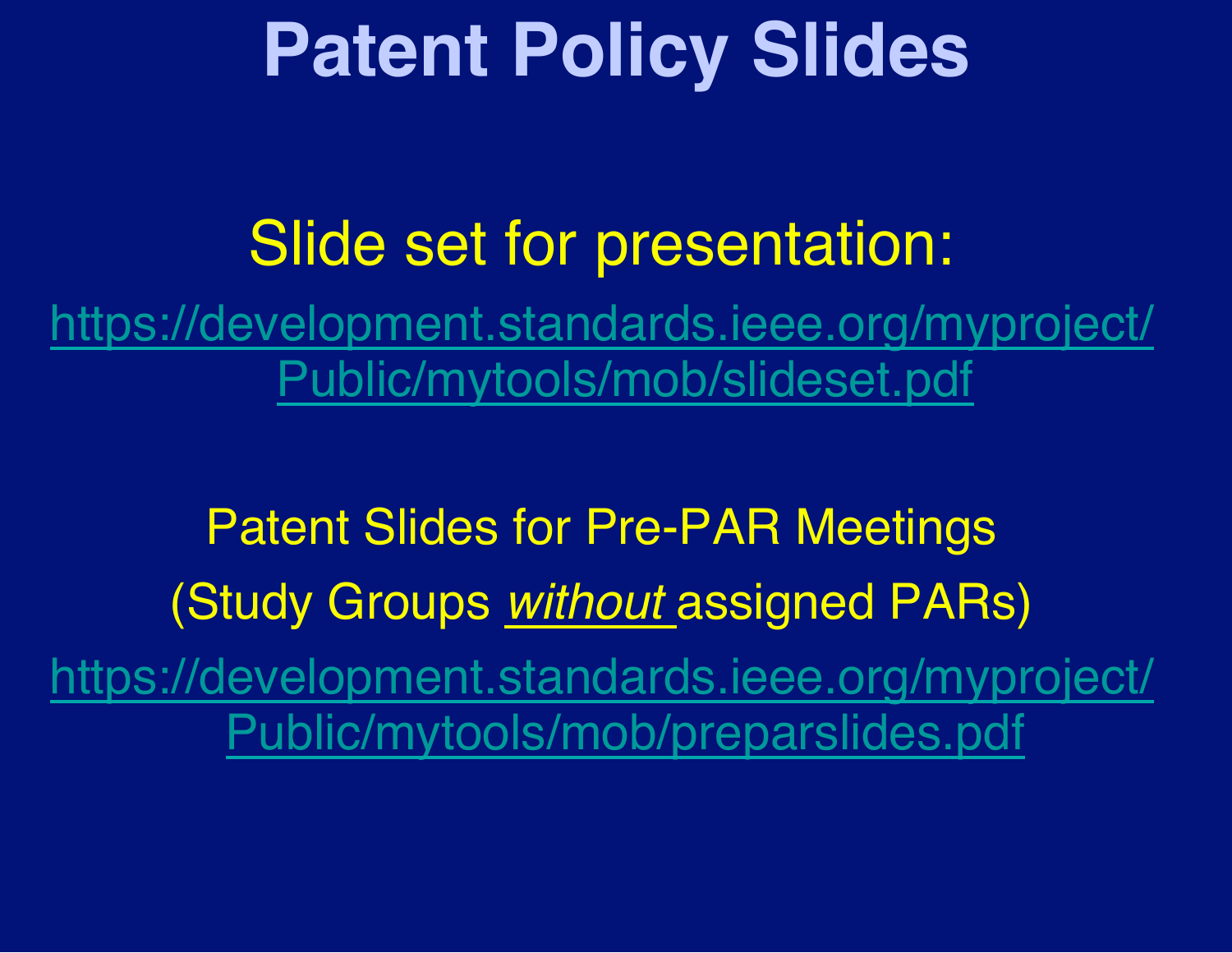## **Patent Policy: Reiteration Plan**

- The Working Group Chair or his or her designee shall issue the call at every Working Group meeting.
- If a group is "meeting" for consecutive days and the attendance is substantially the same for each day of the gathering, the policy only needs to be read once. If the chair plans not to read or display the policy each day, then the chair must either (a) ensure that the policy or a URL for it has been sent out to all attendees prior to the meeting (and is available in the registration packet for any on-site registrants), or (b) announce each day that the meeting is subject to the patent policy as read or displayed on the first day.
- Note, though, that this rule applies separately to each "group" that is "meeting" during the week. **For example, if a working group holds a meeting during the same week as its task group, task force, and/or study group, the chair of each of those groups must read or display the policy at the beginning of that group's first day of "meeting."**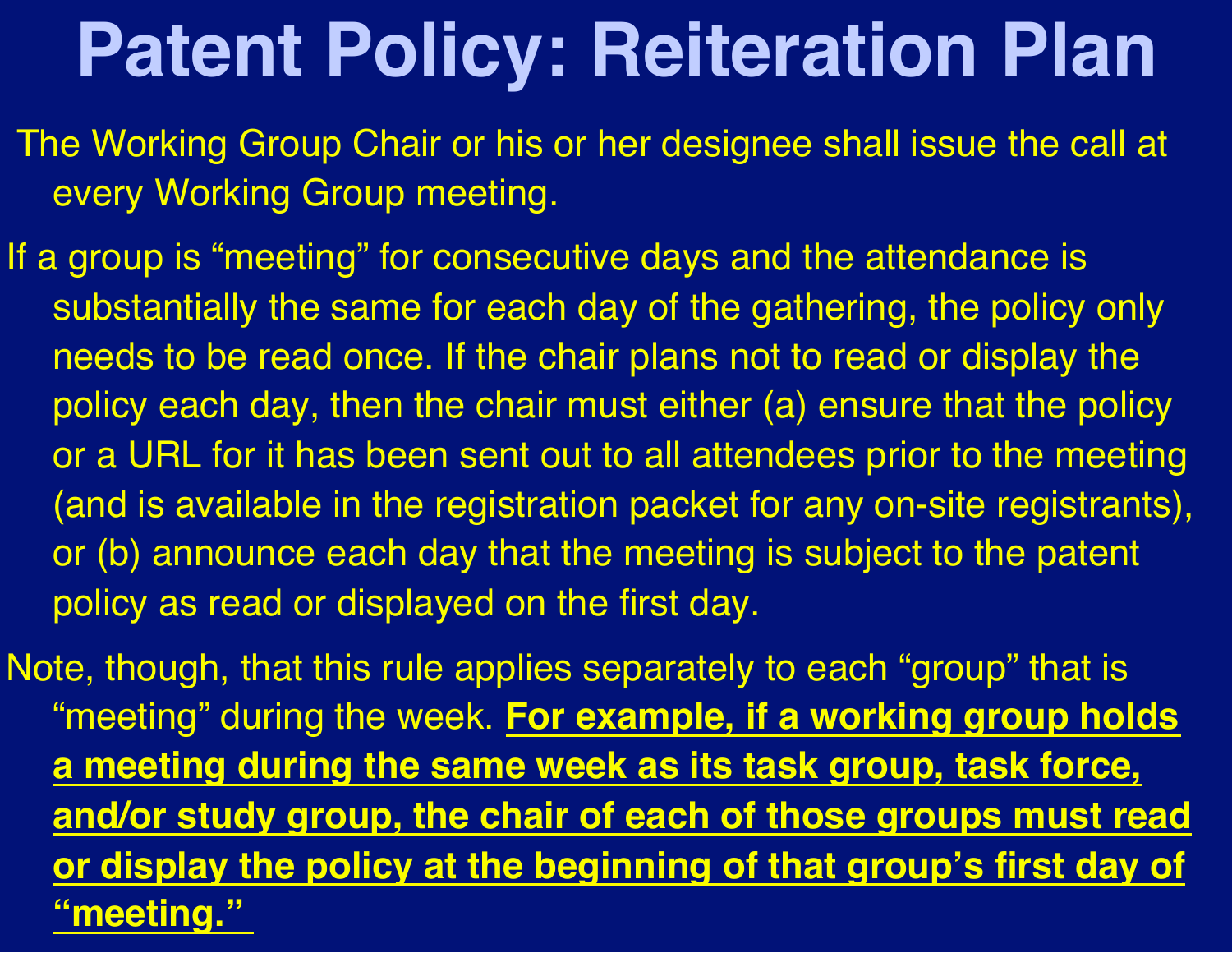#### **802.16 LoAs**

#### IEEE 802.16-Specific Letters of Assurance in IEEE-SA Patent **Database**

http://standards.ieee.org/db/patents/pat802\_16.html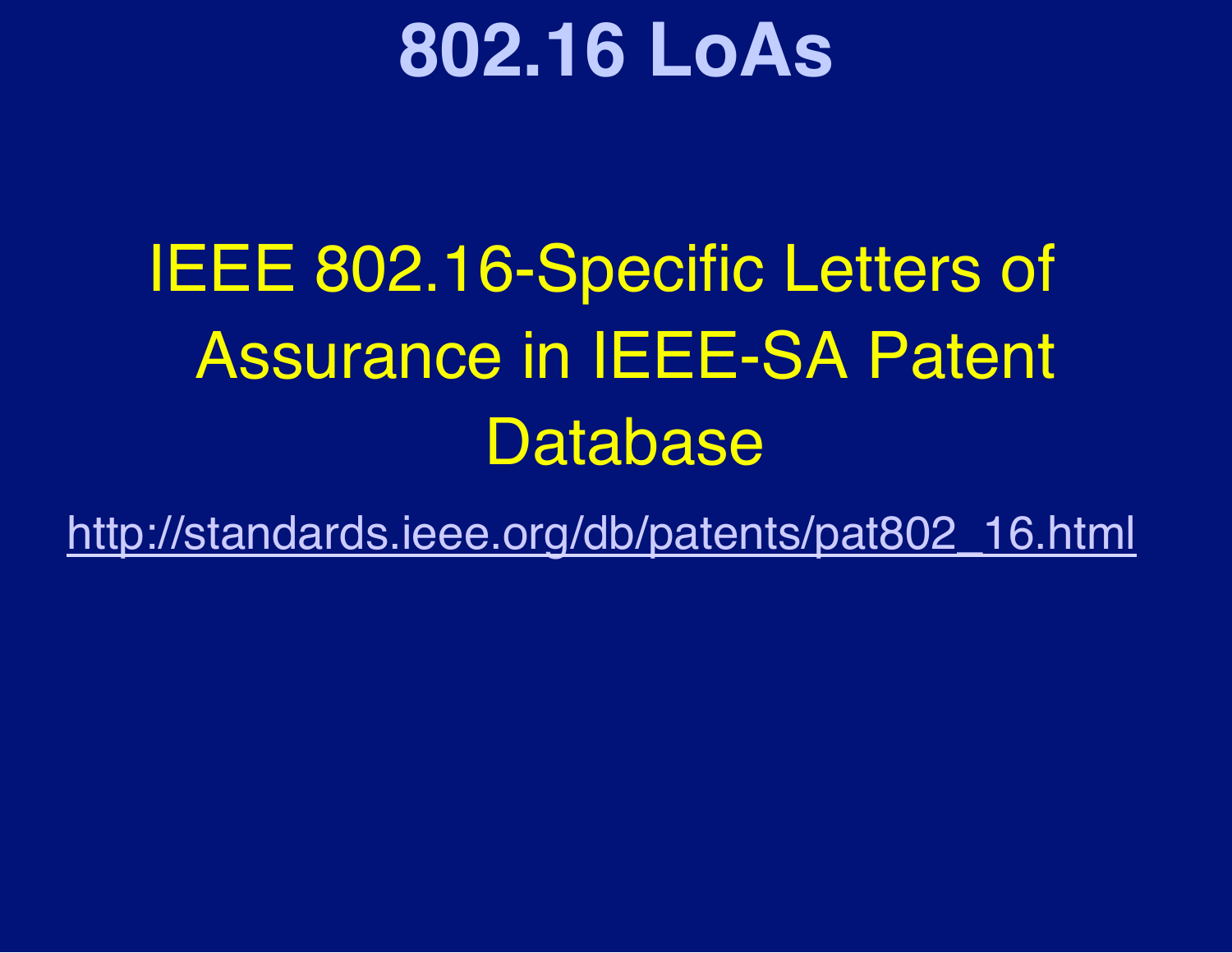# **Rules: Copyrights**

## http://ieee802.org/16/ipr/copyrights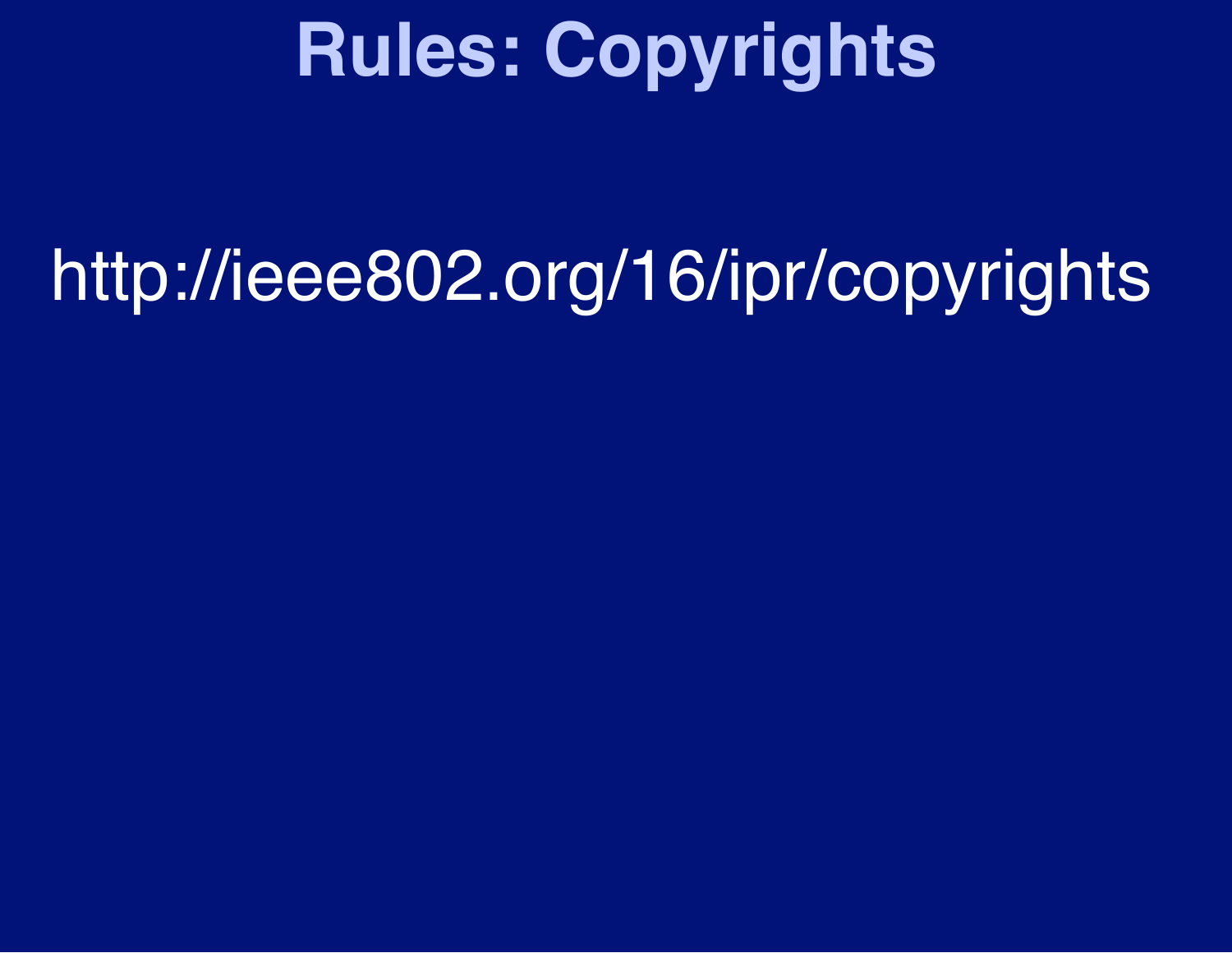#### **Contribution Procedures**

#### http://WirelessMAN.org/submit.html

Submittals that violate the procedures will not be accepted!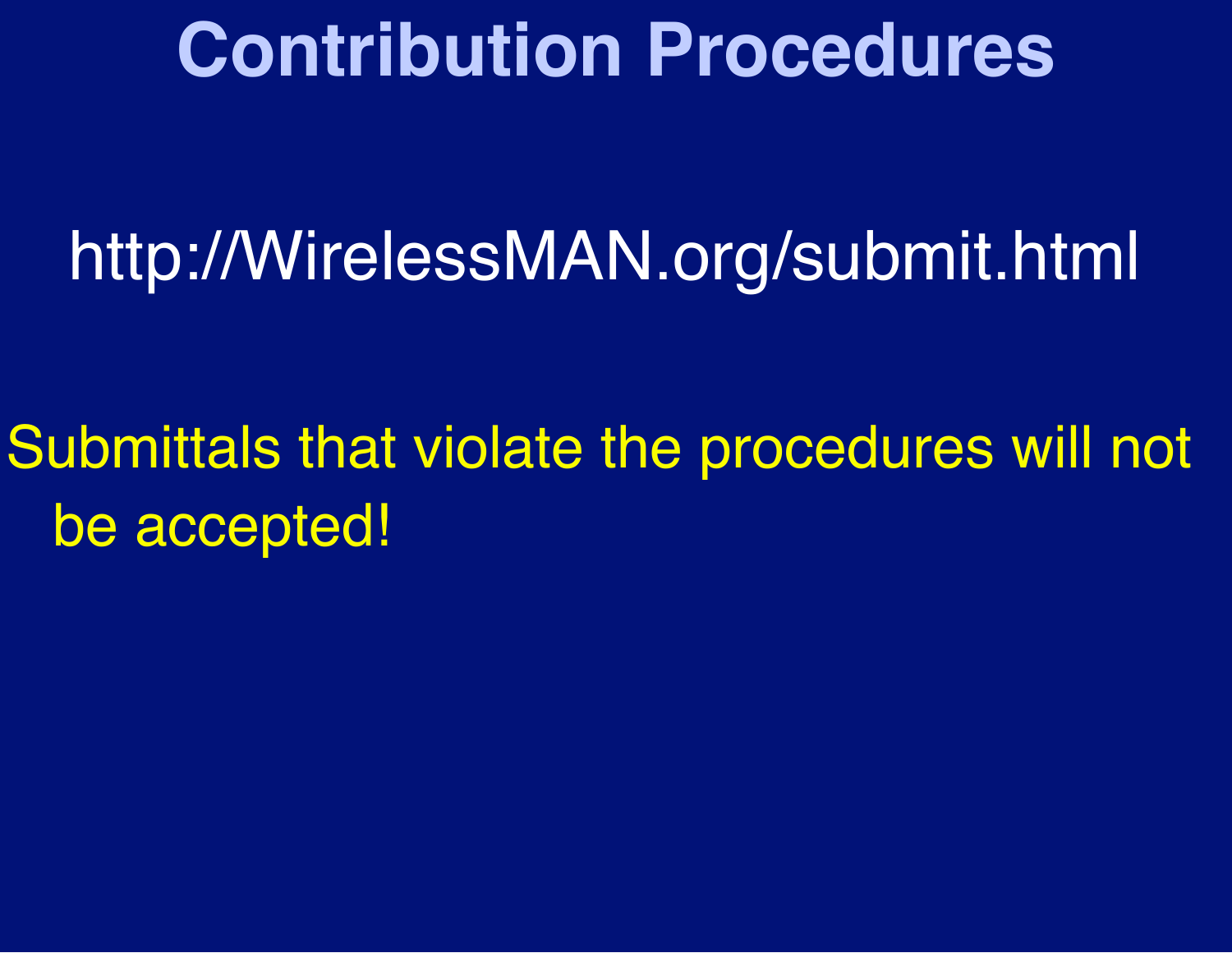#### **IEEE 802 Rules** http://ieee802.org/devdocs.shtml

- Three IEEE 802 Rules docs:
- 1. Policies and Procedures (P&P)
- 2. Operations Manual (OM)
- 3. IEEE 802 Working Group P&P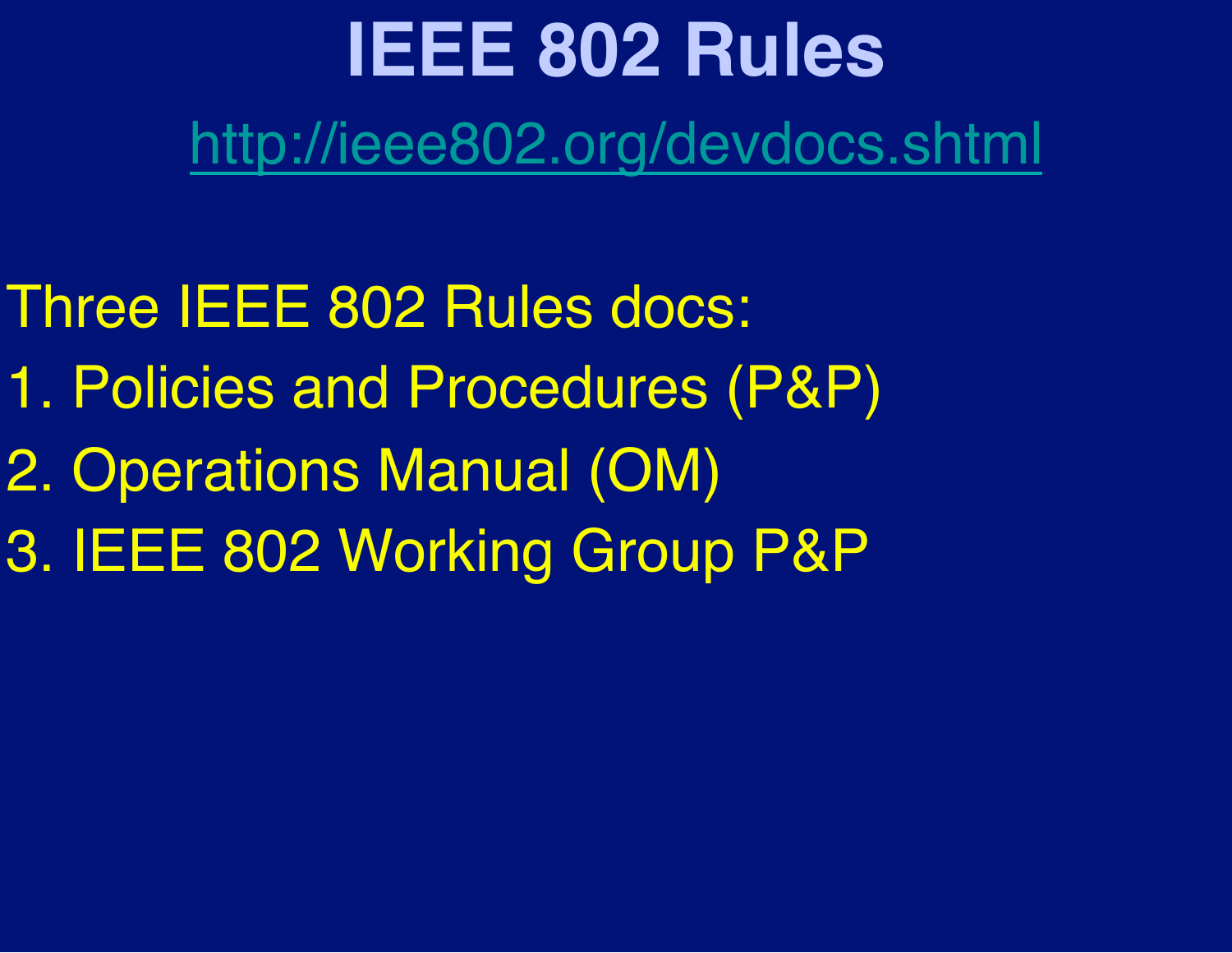# **IEEE 802 WG P&P: Chair's Role**

- 6.5.1 The Chair or his designee shall have the following responsibilities…
- To decide which matters are procedural and which matters are technical
- To decide procedural matters or defer them to a vote by the WG

• *Note: 802.16 Chair delegates the power to make procedural decisions to the presiding Task Group Chair*